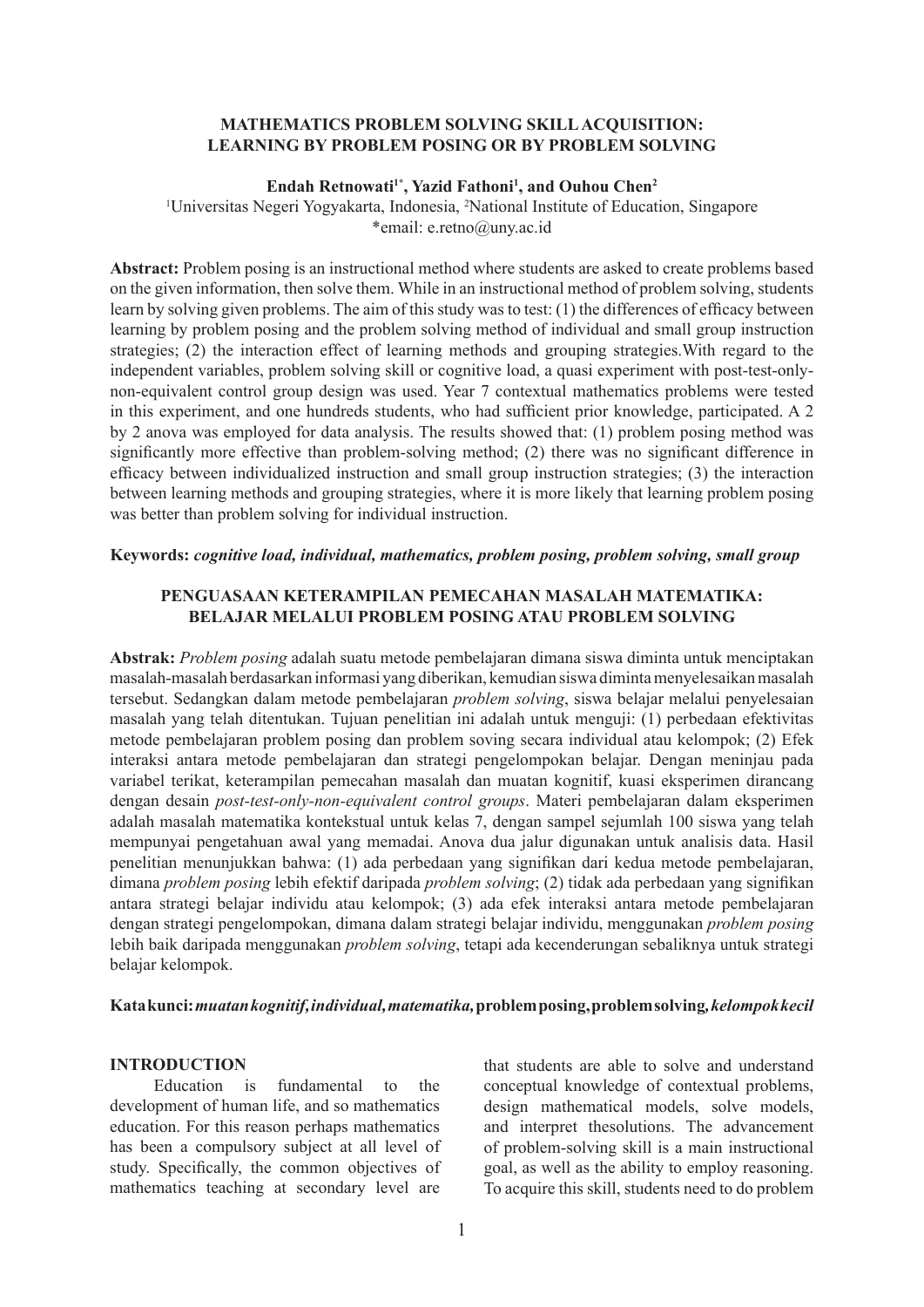solving in order to both learn mathematics and to learn the problem solving strategy.

Unfortunately, mathematics problem solving always seems difficult (Dowker, Sarkar, & Looi, 2016) or be misunderstood that mathematics could only be learned by gifted students (Arikan & Unal, 2015). Besides mathematics contain abstract concepts, mathematics problem solving requires sufficient knowledge base in order to solve and learn. One of the mathematical learning materials that use problem solving is related to geometric shape. Part of the material related to geometric shape is the circumference and area of the quadrilateral. The rectangular area and square area consisting of the circumference and the area of the square, rectangle, split, parallelogram, trapezoid, and kite are interesting problem-solving materials for students to learn because they are useful indaily life.

A cognitive load theory(Sweller, Ayres, & Kalyuga, 2011) provides an insightful framework for examining the relationship between the mastery of learning outcomes and the challenges faced during internalizing knowledge. The theorists explain that effective learning methods are those that minimize cognitive load. They describe cognitive loadas the total mental effort in working memory when students conciously think, solve problems or learn from problems. Consideration of a students' cognitive load is essential in optimizing their ability to understand and construct studied knowledge.

Moreover,cognitive load theory suggests that the problem-based instruction with cognitive loadprovides positive effects for students who have sufficient initial knowledge (P. A. Kirschner, Sweller, & Clark, 2006; Sweller et al., 2011). Problem-based instruction involves students learning from presented problems and employing their knowledge to solve the subsequent problems in their own way. The findings of cognitive load theory show that if problem solving instruction is adequate, then studentsare more active during the learning process.

On the other hand, students may study problem solving skill by posing problems (Leung, 2013; Silver, 1994, 2013; Silver & Cai, 1996). Silver states that the problem posing method has been used as a means to enourage students to analyze the problem holistically, thus improving their problem-solving skills. Furthermore, Silver explains that theproblem posing gives instruction to studentsto formulate problems/questions from the information or situation available. For instance, given an information: a square park is surrounded by pine trees whose distance from each other is four meters. From this information, it is expected that students can come up with questions, such as 'if the length of the park is 65 m, then how many pine trees are in the park?'

The problem posing method directs the students to access their schematic knowledge from their problem formulation and to use in theproblem solution. There are three types of problem posing methods according to Silver and Cai (1996). These are: 1) pre-solution posing, i.e problem-solving based on situation or information provided;2) within-solution posing, i.e making or formulating the questions being solved; 3) post-solution posing, i.e the student modifies or revises the objectives or problem conditions that have been resolved to produce new, more challenging questions.Most junior high school students are more than twelve years old, and assumed already have acquired some abstract concepts or precodures (NCTM, 2000), however, they may have different levels of knowledge base on particular topic (Donovan & Bransford, 2005; Silver & Cai, 1996). Therefore, pre-solution posing was hypothesied the most conducive to students at beginning level, as within-solution posing and post-solution posing require students to work effectively and innovatively at advanced level.

The pre-solution posing method guides students to effectively use presented information to acquire further knowledge (Silver, 1994). The main stages of the problem posing of pre-solution posing type may include: (a) delivery of materials, (b) students undertaking practice tests in line with teaching material, (c) students are given chance to compile questions from given information, (d) students solve the problems they havemade, and (e) students discuss the results. The teaching strategies in this problem posing method target student analysis of the statement presented, ability to understand the given command, to identify the relevant information (relevant to the material or conceptual knowledge already known by the student), to compile questions, and evaluate the conclusions drawnfrom solving these questions. From these stages, students are trained to improve their problem-solving skills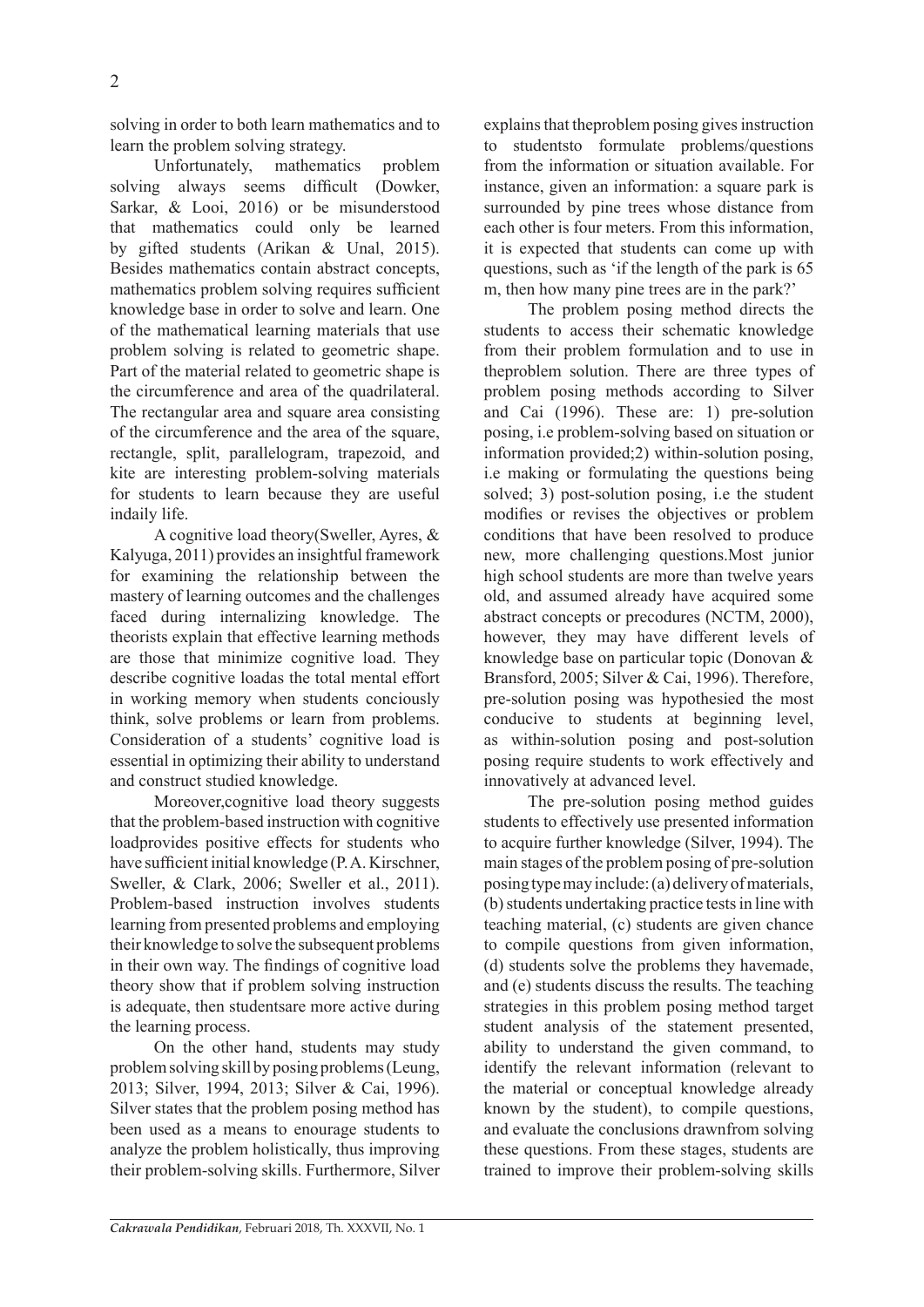by simulating self-made problems. Particularly, creating problems from an information triggers creative use of previously learned knowledge (Arikan & Unal, 2015).

Unlike the problem posing method, the problem solving method leads the students to solve a given problem. The problem solving method is a teaching guideline that theoretically or conceptually trains students to solve mathematical problems using various strategies and existing problem solving steps (NCTM, 2000). According to Polya (1981), in general there are four general steps in solving mathematical problems, among others: 1) understanding the problem, 2) creating a problem-solving plan, 3) implementing a problem-solving plan, and 4) re-examining the answer. These four steps can be used as a guide to solve problems, but students need to have sufficient knowledge of relevant mathematical theorems/algorithms to be able to rreach the problem solution efficiently. The application of the problem solving method significantly improved students' mathematical problem solving abilities, especially in understanding a problem and planning its solution(Arterberry, Cain, & Chopko, 2007; Hmelo-Silver, 2004; Youssef, Ayres, & Sweller, 2012). Comprehension ofa problem and explicit solution planning are fundamental of the problem solving process, and are key to measure the success of learning goals.

Both the problem posing method and the problem-solving method are categorised studentcentered learning. The problem posing teaching method encourages students to actively inquire, or work on a problem using supplied information, while the problem-solving method promotes active analysis to find the solution of the given problem. A study comparing the two methods may have not yet been undertaken. However, an effective collation could allow teachers better understand when to suitabily apply which particular method, whether they are applicable to all students, to any mathematics learning topics or only specific situations. Therefore, knowing cognitive load imposed by learning process is beneficial to apply suitableteaching practices in mathematics instruction.

Turning into two grouping strategies, individualized and small groups are commonly employed instructions in reguler mathematics classrooms. Many studies have been conducted to compare the two strategies, however, the results are varied (Avouris, Dimitracopoulou, & Komis, 2003; F. Kirschner, Paas, & Kirschner, 2011; Retnowati & Aqiila, 2017; Retnowati, Ayres, & Sweller, 2010, 2016). Kirschner, Paas, and Kirschner (2011) compared instruction with individual to with group on problem solving methods (jigsaw). During the instruction phase,students were given problem-solving tasks that were either solved individually or in groups of three students (jigsaw group). In the jigsaw group, students were designed with peer guided instruction, as each group member had only one-third of all information, so the students had to exchange information to solve the problem. Forindividual instruction, each student was presented with all necessary information to solve the problem alone. The results showed that the group instruction was more effective than the individual. However, when conventional groups of three to four students was used, the contrasting result was shown (Retnowati et al., 2010), as well as when using dyads (Retnowati & Aqiila, 2017), where notably the subjects were novice students. It is assumed that the presentation of information from others during solving a challenging problem caused high extraneous cognitive load. As the theory of expertise reversal describe that the problem solving method is efficient for students with high prior knowledge; students with low prior knowledge will experience high cognitive load resulting in low learning outcomes (Sweller et al., 2011). Consequently, teachers must ensure the level of knowledge base before applying a problem solving method in the classroom, whether students learn alone or in small groups. It should be noted that a conventional small group consists of three to five students who meet face-to-face to solve the same problem through discussion or knowledge sharing. Such instructional strategy sounds beneficial because students could help in other during learning (Arterberry et al., 2007; Hmelo-Silver, 2004). Such comparison will be useful to generate conclusion what instruction is best applied for learning mathematics individually or in small groups when students have sufficient prior knowledge. Therefore, this study was specifically aimed to test three hypotheses:

1) When students have sufficient prior knowledge, learning from problem posing strategy is more effective than learning from problem solving strategy.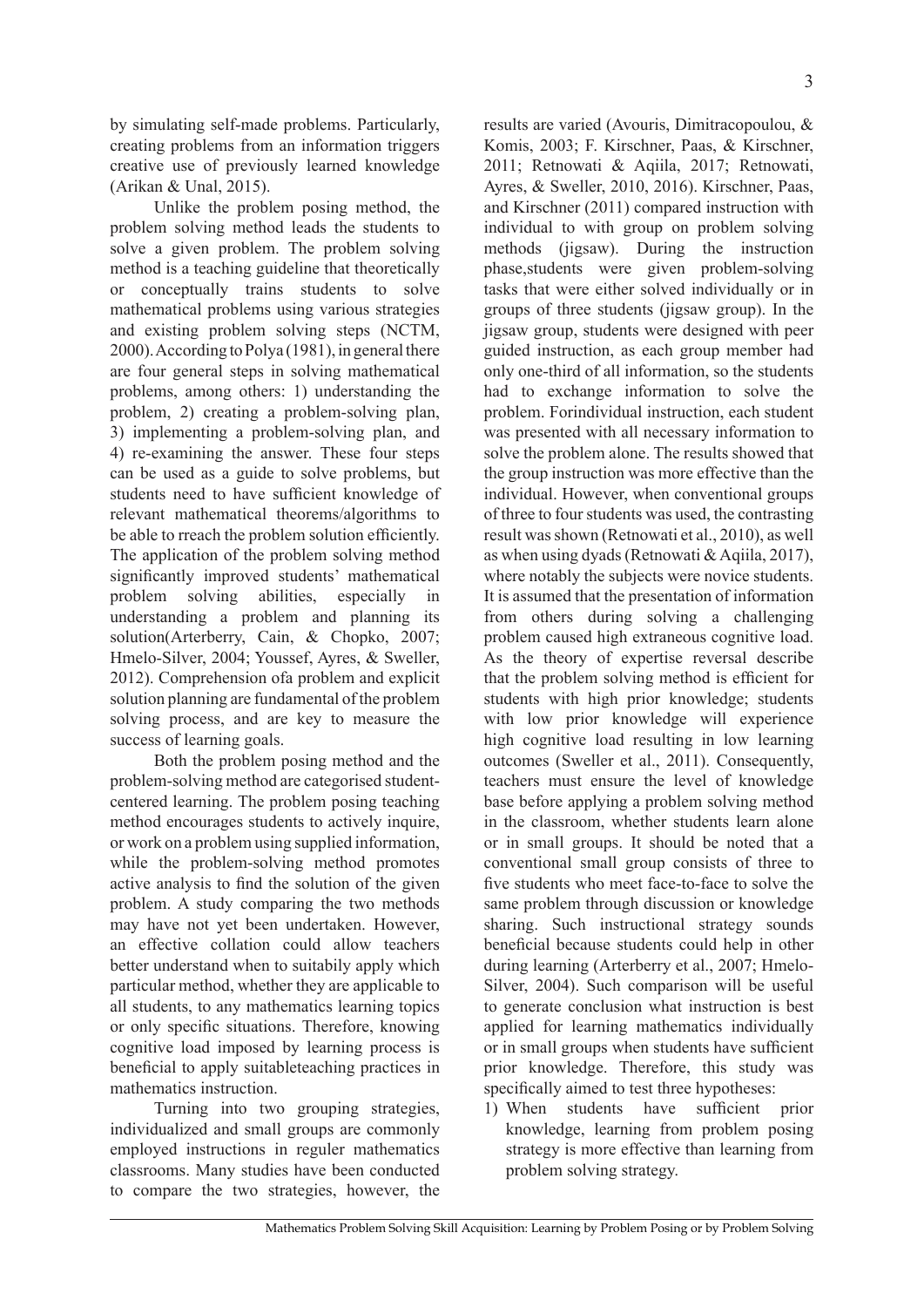- 2) When students have sufficient prior knowledge, learning in small groups is more effective than learning in individually.
- 3) When students have sufficient prior knowledge, learning from problem posing is more effective in small groups rather than individually.

### **RESEARCH METHOD**

This research was a quasi-experiment, with the post-test-only-non-equivalent control design. The population sampled had moderate math ability based on mathematical competency (based on the district rank) and had not studied the complex problems related to the learning material used in the experiment: word problems of circle and rectangular areas. Nevertheless, all students have mastered the pre-requisite knowledge on this material. The sample that was established using the convenience sampling techniqueconsisted of 100 year-7 students (in four classes) from a public junior high school. These reguler classrooms are randomly assigned to (1) problem solving – individual study; (2) problem solving – small group study; (3) problem posing – individual study; and (4) problem posing – small group study.

After each group is assigned,the researcher implemented the teaching steps:

1) The teacher reminds students about previously related material, where students were asked to answer some questionsrelated to the prerequisite material: the type and nature of quadrilateral and units, and rectangle images, and also previously learned area or perimeter concepts (20 minutes). The teacher clarified the correctness of their answers.

2) The teacher conducts the main instructions. For the problem solving groups: students learned by solving problems; either individually or in small groups. For the problem posing groups: students learned by posing problems; either individually or in small groups. Every student was given worksheet to complete in 40 minutes. The problem posing worksheet contained 6 information (statement). The instruction was "create as many problem as possible based on the information" and "select one of the problems you want to solve". Example of the information given for the problem posing group: "The side length of a square room is 4 m. Create as many problem as possible based on the information." The problem solving worksheet contained 6 word problems to solve by students. The instruction was "solve the problem". The problems were written in Indonesian language. Example of the word problem for the problem solving group: "The side length of a square room is 4 m. The tile is a square shape as large as 400 cm2 . If one box tile consists of 20 tiles and costs Rp42.000,00, then how much

| <b>Question Number</b> | <b>Materials / Competencies</b>                                                                                  |  |
|------------------------|------------------------------------------------------------------------------------------------------------------|--|
| $\mathbf{1}$ .         | Resolving contextual issues (theme: gardens) related to the area and circumference of a<br>square and rectangle. |  |
| 2.                     | Resolving the contextual issues (theme: field) related to the area and circumference of<br>a rectangle.          |  |
| 3.                     | Resolving contextual issues (theme: tiles) related to the area and circumference of a<br>rectangle.              |  |
| 4.                     | Resolving contextual issues (theme: chicken coop) related to the area and circumference<br>of a square.          |  |
| 5.                     | Resolving the contextual issues (theme: park) related to the area and circumference of<br>a parallelogram.       |  |
| 6.                     | Resolving contextual issues (theme: tiles) related to the area and circumference of a<br>parallelogram.          |  |
| 7.                     | Resolving contextual issues (theme: kite) related to the area and circumference of a<br>kite.                    |  |
| 8.                     | Resolving contextual issues (theme: paper) related to the area and circumference of a<br>trapezoidal.            |  |
| 9.                     | Resolving contextual issues (theme: wall hangings) related to the area and circumference<br>of a rhombus.        |  |
| 10.                    | Resolving the contextual issues (theme: garden) related to the area and circumference<br>of a trapezoidal.       |  |

**Table 1. The problem solving skill test grid**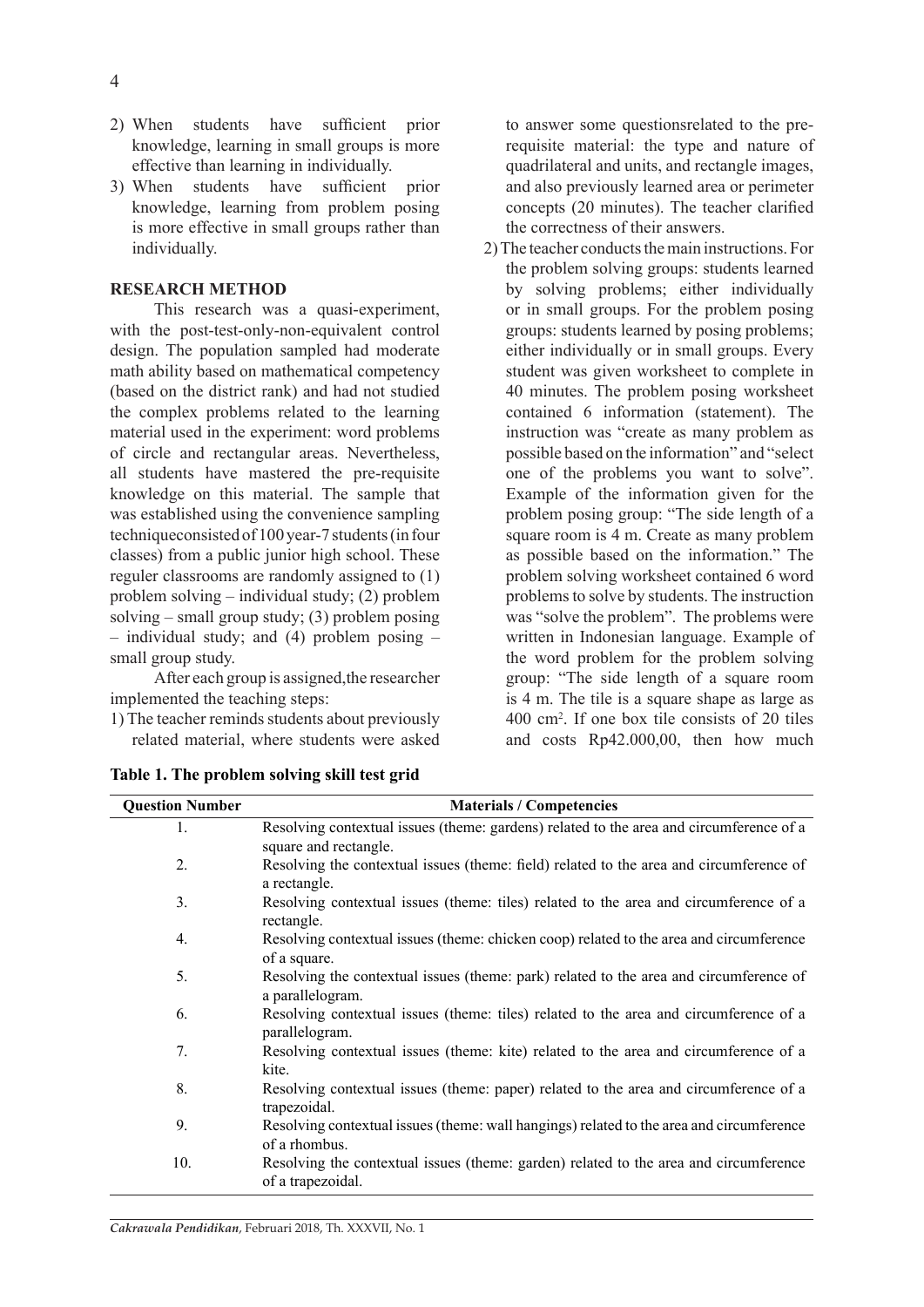is the total cost of the tile?". Afterwards, students presented their work in a classroom discussion led by the teacher and then, the teacher guided students to the conclusion of their learning (20 minutes).

3) Students were administered a post-test to assess the problem solving skill and cognitive load straight after the learning phase collapsed. The research instrument was 10 problemsolving test (Cronbach's alpha =  $0,86$ ) to solve in 80 minutes (Table 1) and a 9-point rating scale for cognitive load developed by(Paas & van Merriënboer, 1994). The cognitive load question given was "how difficult is it to solve the problem?".

# **RESULTS AND ANALYSIS Result**

Three hypothesis were tested in this study involving two learning strategies: problem posing and problem solving; and two groups: individual and small group learning. Two dependent variables were measured: problem solving skill and cognitive load. Table 2 shows the average score of problem solving skill (maximum score: 100, minimum score: 0). The higher the score indicates the better the skill.

**Table 2. Interaction effect of problem solving skill**

|                         | Learning methods                                   |                                                    |  |
|-------------------------|----------------------------------------------------|----------------------------------------------------|--|
| Instruction<br>strategy | Problem<br>Posing                                  | Problem<br>Solving                                 |  |
| Individual              | $\overline{x}$ = 84.31<br>$SD = 11.89$<br>$n = 26$ | $\overline{x}$ = 58.00<br>$SD = 19.65$<br>$n = 21$ |  |
| Small Group             | $\bar{x}$ = 66.85<br>$SD = 13.65$<br>$n = 27$      | $\overline{x}$ = 75.81<br>$SD = 12.52$<br>$n = 26$ |  |

Table 3 shows the cognitive load rating (maximum rating: 9, minimum rating: 1). The higher the cognitive load describes the less efficient their thinking process is.

**Table 3. Interaction effect of cognitive load**

|                         | Learning methods                                  |                                                   |  |
|-------------------------|---------------------------------------------------|---------------------------------------------------|--|
| Instruction<br>strategy | Problem<br>Posing                                 | Problem<br>Solving                                |  |
| Individual              | $\overline{x}$ = 3.242<br>$SD = 1.12$<br>$n = 26$ | $\overline{x}$ = 5.657<br>$SD = 1.77$<br>$n = 21$ |  |
| Group                   | $\overline{x}$ = 5.356<br>$SD = 1.71$<br>$n = 27$ | $\overline{x}$ = 4.415<br>$SD = 2.02$<br>$n = 26$ |  |

Based on the results of the analysis of variance (ANOVA) test for the effectiveness of learning strategy (problem posing vs. problem solving) in terms of students' problem solving skill at the significance level ( $\alpha$ ) of 0.05, the *F* obtained was 8.934,  $p = 0.004 < 0.05$ ,  $\eta_p^2 =$ 0.085, which means that there was a significant difference of effectiveness between the problem posing and the problem-solving method in terms of problem solving skill (hypothesis 1 confirmed). Based on  $\eta_p^2 = 0.085$  or  $\eta_p^2 = 8.5\%$ learning method contributes 8.5% to student problem solving skill, wheret the problem posing  $(\bar{x} = 75.42$  and *SD* = 15.454) was more effective than the problem-solving ( $\bar{x}$  = 67.85 and *SD* = 18.252) in terms of student problem-solving skill.

Hypothesis one is also confirmed referring to the results of the analysis of variance (ANOVA) test for the effectiveness of learning strategy in terms of students' cognitive load at the significance level ( $α$ ) of 0.05, the *F* obtained was 4.747,  $p = 0.032 < 0.05$ ,  $\eta_p^2 = 0.047$ , which means that there was a significant difference of effectiveness between the problem posing and the problem-solving in terms of students' cognitive load, and it was indicated that the problem posing  $(\bar{x} = 4.32$  and *SD* = 1.7891) is more effective than the problem-solving ( $\bar{x}$  = 4.97 and *SD* = 1.9933) in terms of student cognitive load.

However, the second hypothesis was rejected. Based on the results of the analysis of variance (ANOVA) test for the effectiveness of the instruction strategy in terms of problem solving skill at the same significance level  $(\alpha)$ of 0.05, obtained value of  $F = 0.004$ ,  $p = 0.952$  $<$  0.05,  $\eta_p^2 = 0.000$ , which means that there was no significant difference in effectiveness between individualized instruction and small group instruction strategies in terms of problem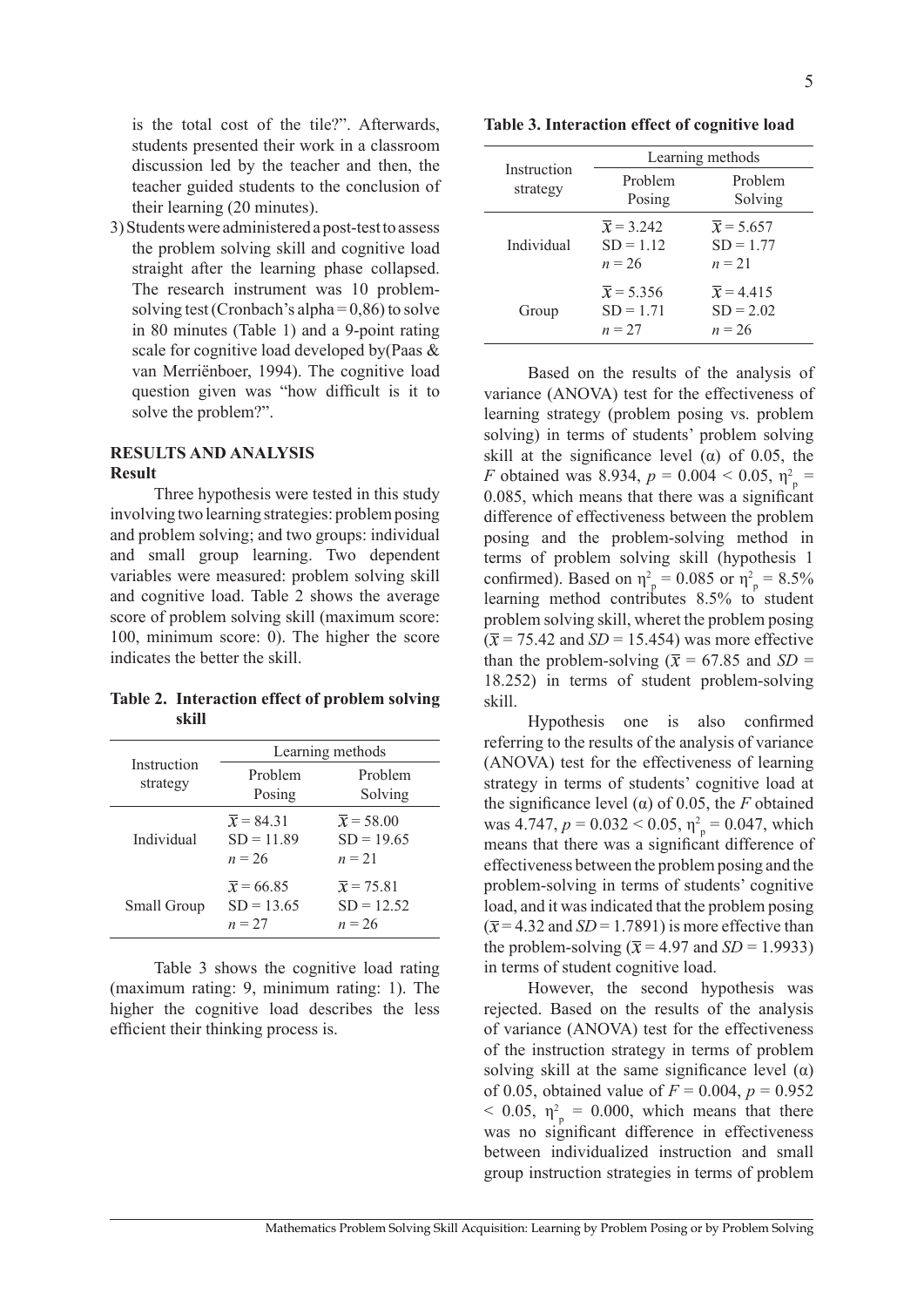6

solving skill. As well, for the students' cognitive load the *F* value obtained was  $1.658$ ,  $p = 0.201$ 0.05,  $\eta_p^2 = 0.017$ , which means that there was no significant difference in effectiveness between individualized instruction and small group instruction.

Moreover, hypothesis three was not proved,that there was an interaction effect between learning methods and grouping strategies in terms of problemsolving skill, the *F* value obtained was 36.899, *p* = 0.000 < 0.05,  $\eta_{\text{p}}^2 = 0.278$ , (see Figure 1). Simple effect tests indicated that for the individualized instruction, problem posing was significantly better than problem solving based learning,  $t(45) = 5.82$ , p  $\leq 0.0001$ . On the other hand, for the small group instruction, problem solving is significantly better than problem posing,  $t(51) = 2.49$ ,  $p =$ 0.016 (see Table 2 for the means and SDs).



**Figure 1. Interaction effect in terms of problem solving skill**

Furthermore, there was also significant interaction effects between learning methods and grouping strategies in terms of student cognitive load the *F* value obtained was 24.573,  $p = 0.000 \le 0.05$ ,  $\eta_{\text{p}}^2 = 0.204$  (see Figure 2). Simple effect tests performed that for the individualized instruction, as the cognitive load rating was lower (see Table 3 for the means and SDs), problem posing was significantly better than problem solving based learning,  $t(45) = 5.82$ ,  $p < 0.0001$ . However, for the small group instruction, no significant difference between problem posing and problem solving,  $t(51) = 1.83$ ,  $p = 0.073$ .



**Figure 2. Interaction effect of cognitive load**

### **Discussion**

The study showed empirical evidence that problem posing instruction is better than problem solving instruction for students who had sufficient knowledge base. However, the instruction of small group was not confirmed to be better than the individualized instruction. Specifically, it also seems that learning by problem posing was more effective than by problem solving in individualized instruction.

Instructional strategy of the problem posing required students to devise problems from the information presented, which encouraged students to utilise and extend their creative thinking skills, as asserted by Silver and Cai (1996), students with mastery of knowledge in the domain performed better problem posing. The following is an example of students' work on the worksheet of the problem posing teaching method of the pre-solution posing type. Figure 4 is an example of student's work on problem number 2. The information is: "Pak Subur has a rectangular yard and the area is 2 hectars. From this information, create a problem as many as possible." The student posed two problems: "What is the width of the yard?" and "If the price of the land is  $Rp1.500.000$  per m<sup>2</sup>, how much does his land cost?" Before creating the problem, they converted 2 hectars into m<sup>2</sup>. To devise a problem based on the information provided, the students had first to understand the information. The students' work showed comprehension of the given information, and an ability to manipulate this data to devise their own problems. Converting of area unit from hectare to m2 before they created their own problems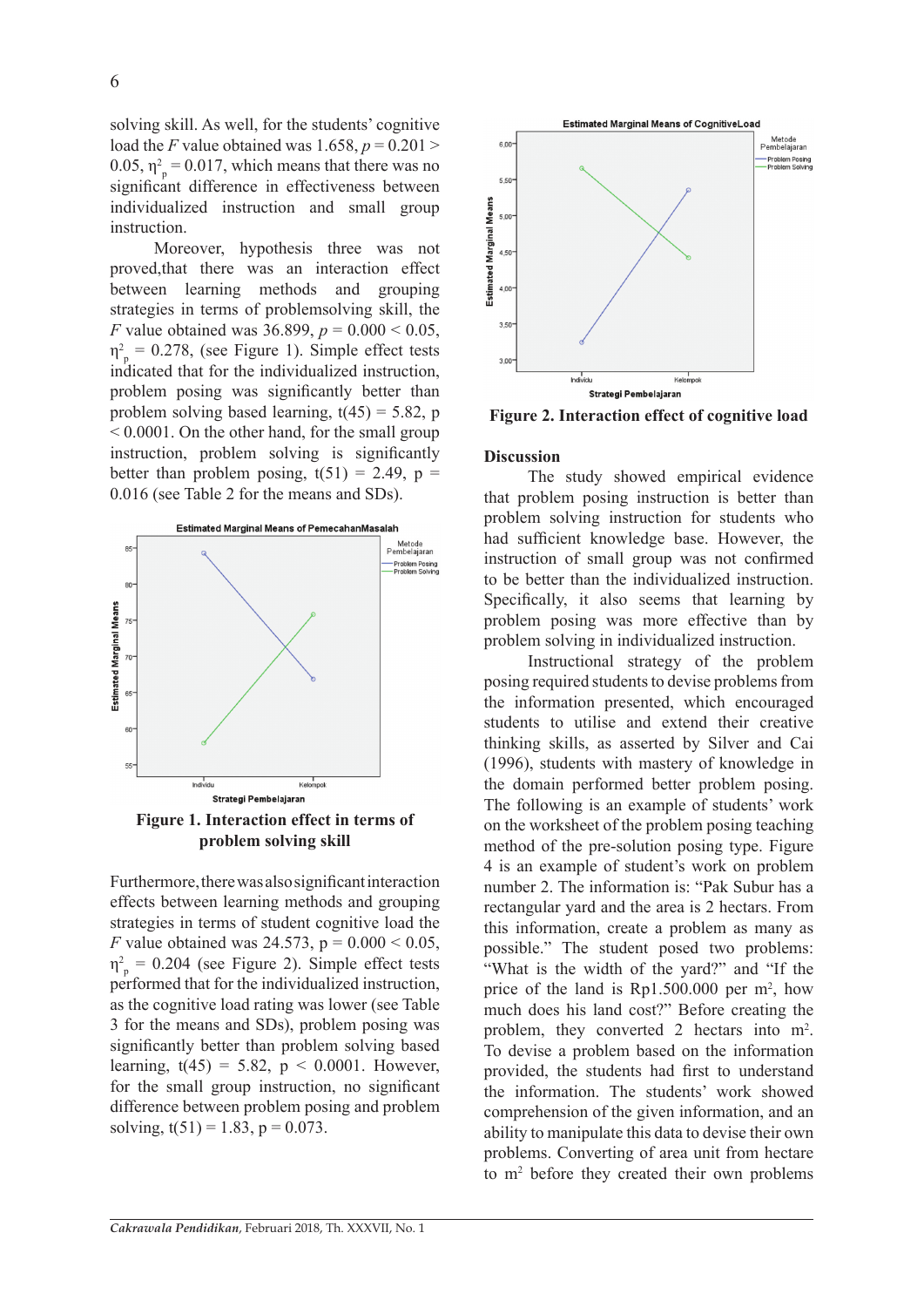shows a good understanding of the concept in the information. The other students created different problems based on the same information, like shown in Figure 5.

2. Informasi: Pak Subur memiliki sebidang kebun berbentuk persegipanjang dengan luas 2 hektar. Dari informasi tersebut buatlah soal sebanyakbanyaknya.

> 1 - berapa lebar kebun pak subur jika ransangnsa (sum)

 $2$  helitor =  $2$  hyp<sup>2</sup> =  $20 - 000$  m<sup>2</sup>

2. Jina harya tanah tiar m<sup>2</sup> adalah Mess Gorey Serses 100-003-1 ger PEK SIGUT)

**Figure 4. Examples of student work 1**

2. Informasi: Pak Subur memiliki sebidang kebun berbentuk persegipanjang dengan luas 2 hektar. Dari informasi tersebut buatlah soal sebanyakbanyaknya.

Dika Panjang kelaun pah Subur 200M. Maha berapa<br>Lebar keran pah dubur? 2. fada schediling kelam pah Subur ditenemi pokon where dengan jarah antar poken 20 m, fika ukuran kebun pah Subur separti soal 1 berapa banyak pohen belapa Pah rubur?

**Figure 5. Examples of student work 2**

Some students could quickly create a problem based on the information provided. The example above shows the different questions of two students. This difference might be stemmed from their creative thinking processes based on their knowledge base. The student results support previous research, which shows that the problem posing method in mathematics teaching improves students' theoretical and creative thinking, and the understanding of mathematical concepts(Silver & Cai, 1996). Choosing appropriate approaches or problemsolving strategies, students need to be creative and show understanding of the problem, and this supports the idea that the problem posing method is good for improving student problem solving skills.Lin's research also supports the theory that the process of formulating a problem could improve students' problem-solving skills and their attitudes toward mathematics (Lin, 2004). At the time of the making or formulating a problem based on the information provided, the students must understand the problem well, and this is the first step in solving the problem. By problem posing based learning, problems created by students must be solved by the students themselves.During the instruction, students will certainly try to solve the problem after understanding their devised problem.

It is suspected that many students in the problem solving instruction failed in finishing the instruction in the worksheet during the study phase, or they did not do metacognitive strategy to learn problem solving deeply, such as by checking the problem solution. Reviewing answers or evaluating solutions when problemsolving is very important as part of the completion of each step of the problem solution (Destan & Roebers, 2015; Donovan & Bransford, 2005).It is interesting to recall though the students in this research had appropriate prior knowledge of the problem solving. The cognitive load analysis indicated that the problem solving instruction caused higher load than the problem posing. The problem posing trains students to express their ideas through formulating questions based on the information given and working out the answers. Students should find answering questions that they devised easier, because they should understand their own questions. Indeed, learning materials or teaching presentation that does not complicate understanding will decrease extraneous cognitive load (Sweller et al., 2011).

The problemsolving method encourages students to work on problems by understanding existing problems and devising strategies to find the solutions to them(Hmelo-Silver, 2004). The students were instructed to work on the given questions, which they might have the knowledge base. Notably, there were given varied contextual themes they might have not attempted before, therefore experienced an increased cognitive load(P. A. Kirschner et al., 2006; Paas & van Gog, 2006).An effective teaching method is the one that minimizes cognitive load. Thatlearning byproblem posing was found to be more effective in terms of student cognitive load in this study shows that solving self-created questions lower cognitive load. In other words, to some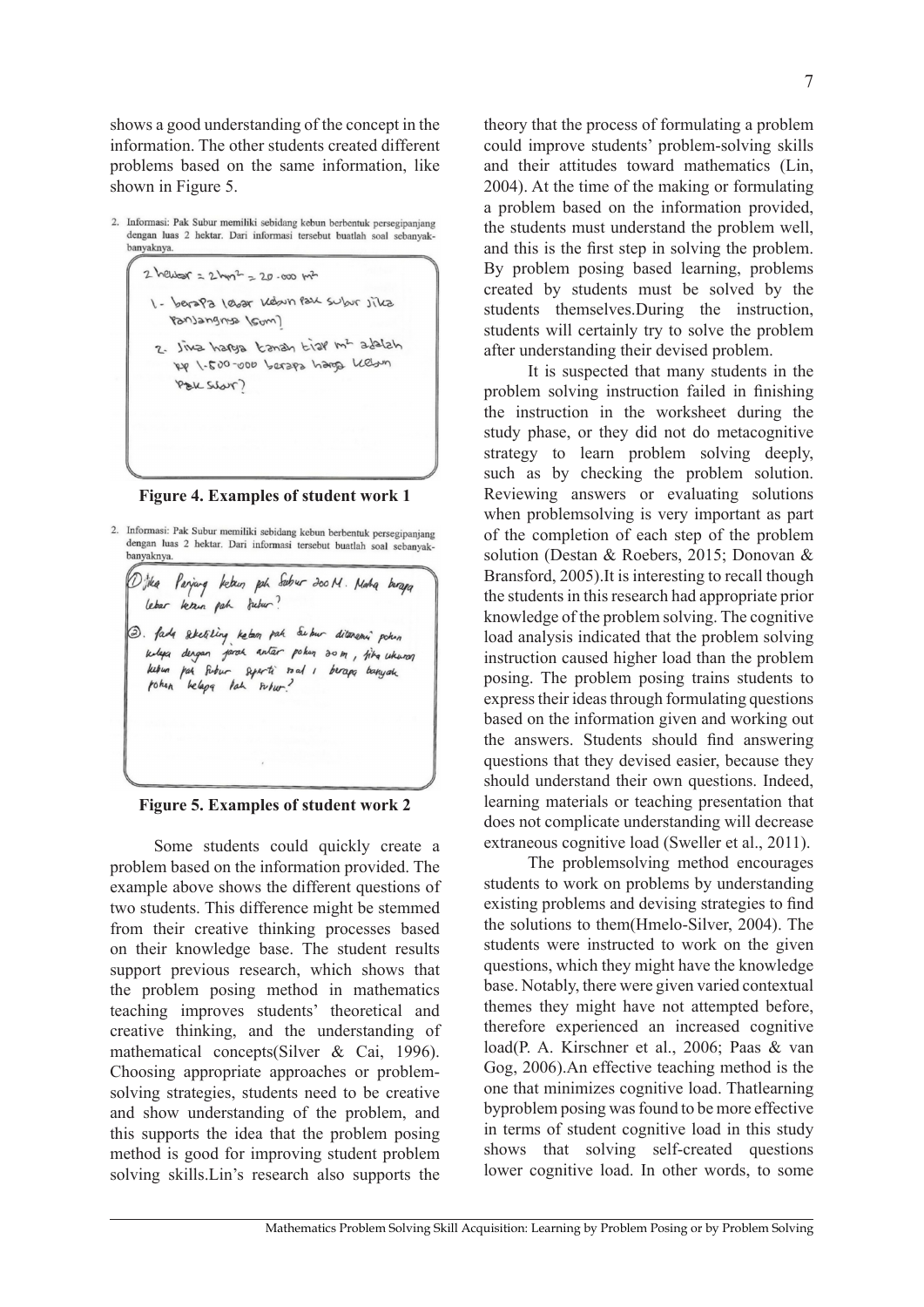extent, learning by problem solving might still be challenging for students with sufficient knowledge base.

Supposedly, in the small group instruction, students had the opportunity to discuss the learning with their friends, and this can help the students in collecting the required information. However, the current study found there was no significant difference of effectiveness between individual instruction and small group instruction strategies in terms of students' problem solving skill as well as cognitive load. That grouping strategy has no impact on learning was also indicated by previous research (Retnowati & Aqiila, 2017; Retnowati et al., 2010, 2016). Nevertheless, F. Kirschner et al. (2011)argue that during jigsaw small group instruction, the cognitive load experienced by each student is shared among group members, thus maximising learning outcomes. It should be noted that in this study, conventional small group was used, which means each group member received the same learning material. The presentation of other students seems to be extraneous factors because the students already possesed adequate prior knowledge which enable them to acomplish the task alone.

Regarding the third hypothesis, there was an interaction between learning strategy and teaching strategies in terms of student problem solving skill. The simple effect test revealed that the individual students those in small groups. It could be said that problem posing might be easier to complete individually. That the problem posing was beneficial if done individually was due to that solving or creating problems based on the information given individually could make the students' reasoning ability grow and let their creative thinking develops (Arikan & Unal, 2015), regardless of their friends' opinion. The increase of intensity in accomplishing the problem posing taskscould result in increased problem-solving skills, especially in terms of developing problem-solving strategies that require creativity.

There was anextra difference of interactional effectbetweenlearning strategyand instruction strategies in terms of cognitive load of the students. The simple effect test showed that the class taught using the problem posing hada lower cognitive load overall. The problem posing method in individual trains the students to build their own knowledge. Through the procedural steps of problem posing, students find a way to create problems from the simple to compex ones based on the information given, and so that the constructed knowledge more schematic. Consequently, learning through the problem posing, the students could easily understand the lesson because they learned in their own way. Arguably, this method might decrease the extraneous cognitive load,as the presence of others might add complication of understanding conceptual knowledge or take the focus away from the learning aims.

The current study may conclude that if the problem posing instruction is suggested to be implemented for learners who have sufficient knowledge base. Individual study of posing own problems based on a contectual mathematics information is more promising than in small groups since the group members might hinder learning instead. Nevertheless, questions remain on what kind of small group instruction could be beneficial for learners, or how to overcome challenges when designing problem posing instruction. As suggested by Silver (2013) how students think mathematically while problem posing or problem solving in many mathematics areas also is also need further research.

# **CONCLUSION**

Based on the results of the data analysis and discussion above, the conclusions that can be taken in this study are as follows.1) There were significant differences between the problem posing and the problemsolving instruction, in terms of problem solving skill and cognitive load, where the former was more effective than the latter. 2) There was no significant difference of effectiveness between individual instruction and small group instruction strategies in terms of the students' problem-solving skill and cognitive load. 3) There was an interaction between the teaching method and instruction strategy in terms of the students' problem-solving skill or cognitive load. The problem posing instruction for students with sufficient knowledge base is better than the problem solving instruction when the individual instruction strategy was used.

# **REFERENCES**

Arikan, E. E., & Unal, H. 2015. Investigation of problem-solving and problem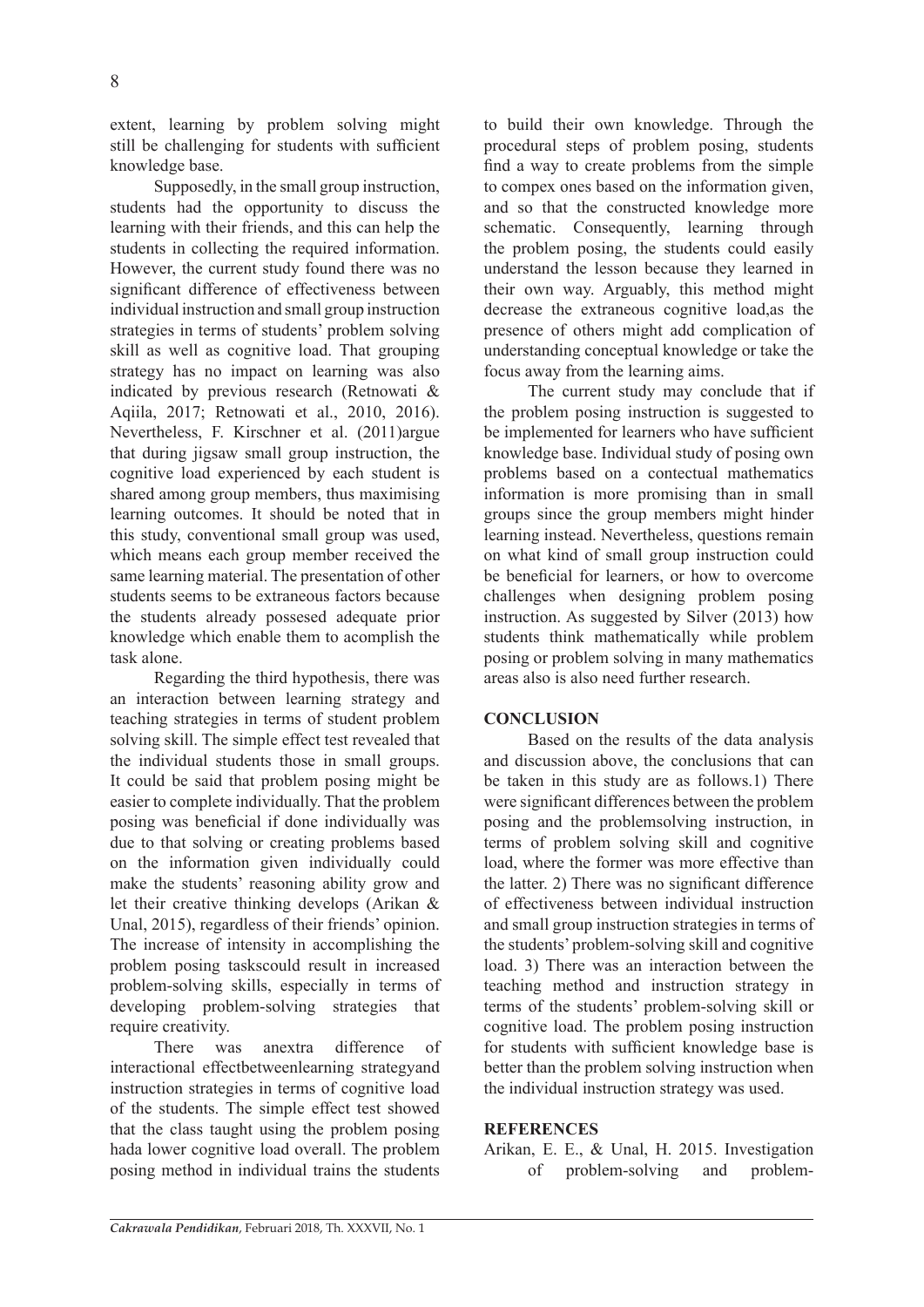posing abilities of seventh-grade students. *Educational Sciences: Theory and Practice, 15*(5). doi: 10.12738/ estp.2015.5.2678

- Arterberry, M. E., Cain, K. M., & Chopko, S. A. 2007. Collaborative problem solving in five year old children: Evidence of social facilitation and social loafing. *Educational Psychology, 27*(5), 577-596. doi: 10.1080/01443410701308755
- Avouris, N., Dimitracopoulou, A., & Komis, V. 2003. On Analysis of Collaborative Problem Solving: An Object-Oriented Approach. *Computers in Human Behavior, 19*, 147-167.
- Destan, N., & Roebers, C. 2015. What are the metacognitive costs of young children's overconfidence? *Metacognition and Learning, 10*(3), 347-374. doi: 10.1007/ s11409-014-9133-z
- Donovan, M. S., & Bransford, J. D. (Eds.). 2005. *How students learn*. Washington, DC: The National Academic Press.
- Dowker, A., Sarkar, A., & Looi, C. Y. 2016. Mathematics Anxiety: What Have We Learned in 60 Years? *Frontiers in Psychology, 7*(508). doi: 10.3389/ fpsyg.2016.00508
- Hmelo-Silver, C. E. 2004. Problem-Based Learning: What and How Do Students Learn? *Educational Psychology Review, 16*(3), 235-266. doi: 10.1023/ B:EDPR.0000034022.16470.f3
- Kirschner, F., Paas, F., & Kirschner, P. A. 2011. Task complexity as a driver for collaborative learning efficiency: The collective working-memory effect. *Applied Cognitive Psychology, 25*(4), 615-624. doi: 10.1002/acp.1730
- Kirschner, P. A., Sweller, J., & Clark, R. E. 2006. Why minimal guidance during instruction does not work: an analysis of the failure of constructivist, discovery, problem-based, experiential, and inquiry-based teaching.

*Educational Psychologist, 41*(2), 75-86. doi: 10.1207/s15326985ep4102\_1

- Leung, S.-k. S. 2013. Teachers implementing mathematical problem posing in the classroom: challenges and strategies. *Educational Studies in Mathematics, 83*(1), 103-116. doi: 10.1007/s10649-012- 9436-4
- Lin, P. 2004. Supporting teachers on designing problem-posing tasks as a tool of assessment to understand students' mathematical learning. *Proceeding of the 28th Conference of The International Group for The Psychology of Mathematics Education*,3, 257-264.
- NCTM. 2000. *Principles and standards for school mathematics*. Reston, VA: Author.
- Paas, F., & van Gog, T. 2006. Optimising worked example instruction: Different ways to increase germane cognitive load. *Learning and Instruction, 16*(2), 87-91. doi: 10.1016/j.learninstruc.2006.02.004
- Paas, F., & van Merriënboer, J. J. G. 1994. Variability of worked examples and transfer of geometrical problem solving skills: A cognitive load approach. *Journal of Educational Psychology, 86*(1), 122- 133.
- Polya, G. 1981. *Mathematical discovery*. New York, NY: John Wiley & Sons.
- Retnowati, E., & Aqiila, A. 2017. Efektivitas strategi pengelompokan berpasangan dalam pembelajaran matematika model CORE. *Jurnal Cakrawala Pendidikan, 36*(1), 12-23. doi: 10.21831/ cp.v35i1.12628
- Retnowati, E., Ayres, P., & Sweller, J. 2010. Worked example effects in individual and group work settings. *Educational Psychology, 30*(3), 349-367. doi: 10.1080/01443411003659960
- Retnowati, E., Ayres, P., & Sweller, J. 2016. Can Collaborative Learning Improve